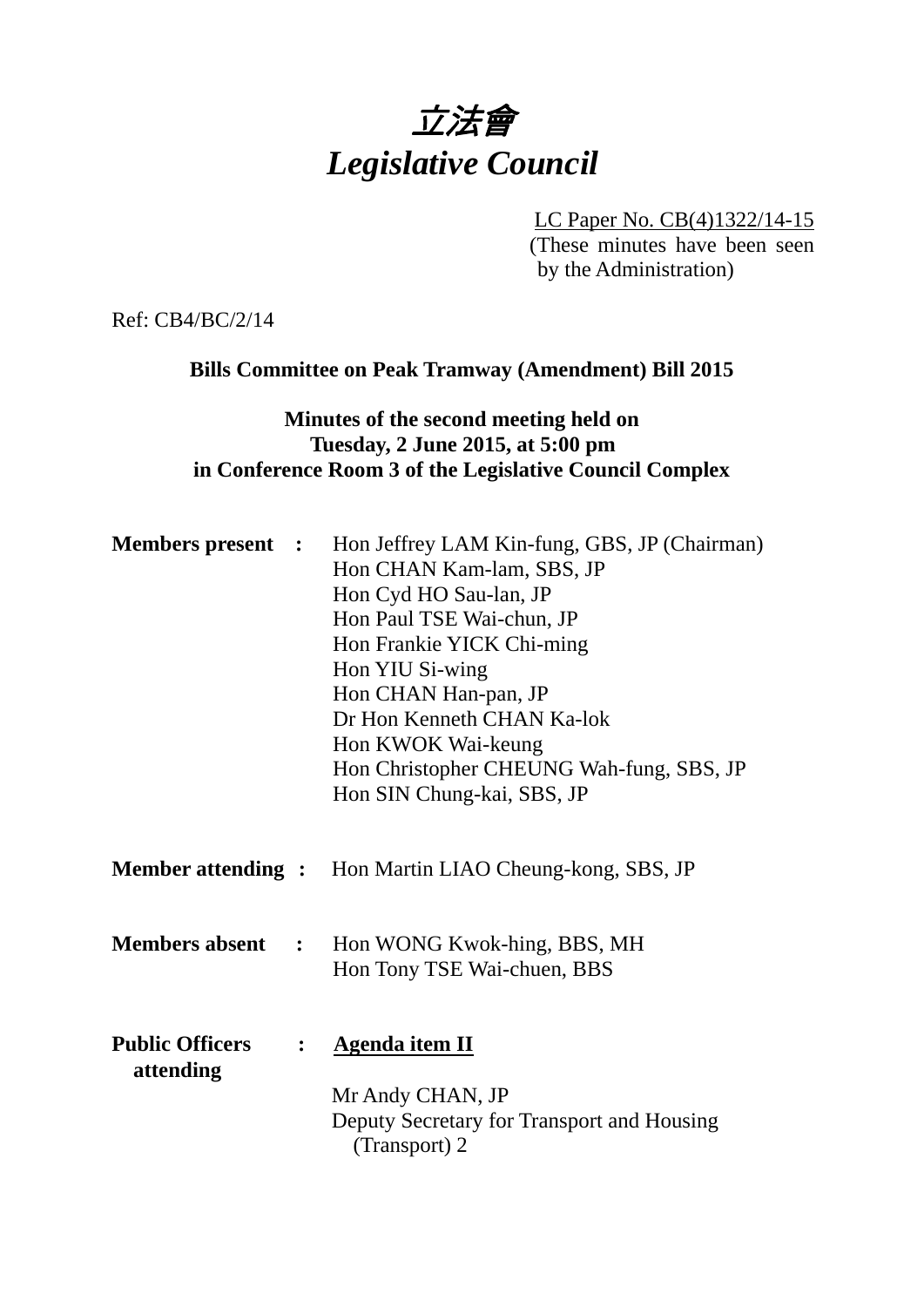|                                              | <b>Miss Carrie CHANG</b><br>Principal Assistant Secretary for Transport and<br>Housing (Transport) 1      |
|----------------------------------------------|-----------------------------------------------------------------------------------------------------------|
|                                              | Mr Gilbert MO<br>Deputy Law Draftsman (Bilingual Drafting and<br>Administration)<br>Department of Justice |
|                                              | Mr Llewellyn MUI<br><b>Senior Assistant Solicitor General</b><br>Department of Justice                    |
|                                              | <b>Ms Doris CHOW</b><br><b>Assistant Director (Regional 1)</b><br><b>Lands Department</b>                 |
| <b>Clerk in attendance : Ms Debbie YAU</b>   | Chief Council Secretary (4)5                                                                              |
| <b>Staff in attendance : Miss Evelyn LEE</b> | <b>Assistant Legal Adviser 10</b>                                                                         |
|                                              | Miss Mandy NG<br>Council Secretary (4)5                                                                   |
|                                              | Ms Zoe TONG<br>Legislative Assistant (4)5                                                                 |

#### Action

## **I. Confirmation of minutes of meeting**

 $(LC$  Paper No.  $CB(4)1089/14-15$  -- Minutes of meeting held on 18 May 2015)

The minutes of the meeting held on 18 May 2015 were confirmed.

## **II. Meeting with the Administration**

 $(LC$  Paper No.  $CB(4)1006/14-15(01)$  -- Marked-up copy of the Bill prepared by the Legislative Service Division (Restricted to members only)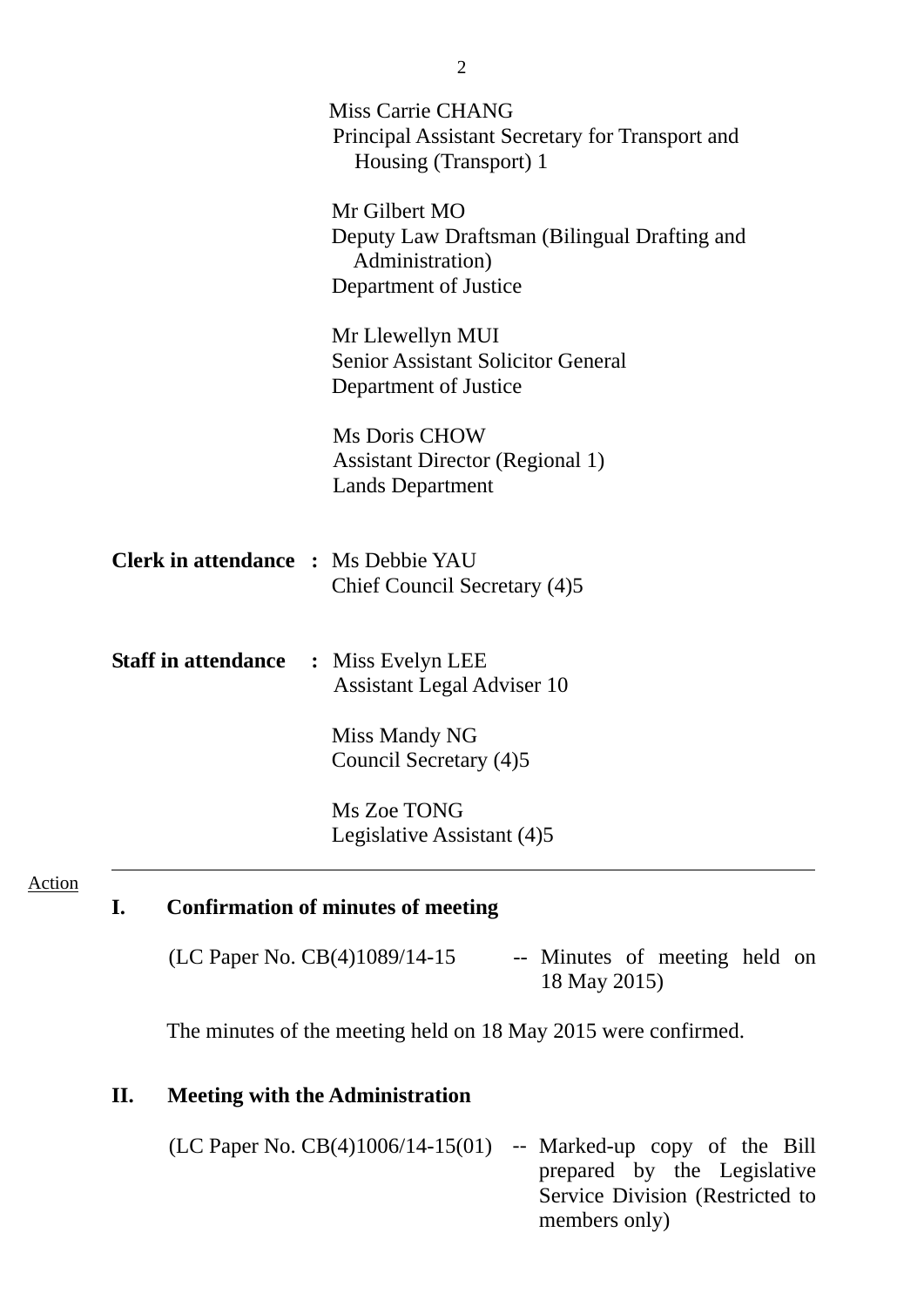| LC Paper No. CB(4)1069/14-15(01)   | -- List of follow-up actions<br>arising from the discussion at<br>the meeting on 18 May 2015                                                                        |
|------------------------------------|---------------------------------------------------------------------------------------------------------------------------------------------------------------------|
| LC Paper No. $CB(4)1069/14-15(02)$ | -- Letter from the Assistant Legal<br>Adviser to the Administration<br>dated 19 May $2015$                                                                          |
| LC Paper No. $CB(4)1069/14-15(03)$ | -- Administration's consolidated<br>response to issues raised at the<br>meeting on 18 May 2015 and<br>to the Assistant Legal Adviser's<br>letter dated 19 May 2015) |

### Discussion

2. The Bills Committee deliberated (Index of proceedings attached at **Annex**).

### Follow-up actions to be taken by the Administration

- 3. The Administration was requested to provide the following information
	- (a) in respect of the proposed mandatory lease arrangement ("MLA") under exit mechanism, the Administration pointed out that similar arrangement could be found under the Public Bus Services Ordinance (Cap. 230), Ferry Services Ordinance (Cap. 104) and Mass Transit Railway Ordinance (Cap. 556). In view of it, the Administration undertook to provide information on the similarities and differences in the arrangements between these Ordinances and the Bill, in particular, the Administration might wish to provide –
		- (i) details on the ownership of the pieces of land concerned (such as whether a piece of land was owned by the relevant franchisee) and the nature of the properties (such as whether the properties were real properties) that the respective examples were applicable to; and
		- (ii) information regarding the application of the said examples on the properties concerned to illustrate the similarities and differences that were mentioned in the paragraph.
	- (b) by having Peak Tramways Company Limited ("PTC") agreeing to surrender its present grant and by the Government making a re-grant to stipulate MLA in the land leases, the proposed MLA could be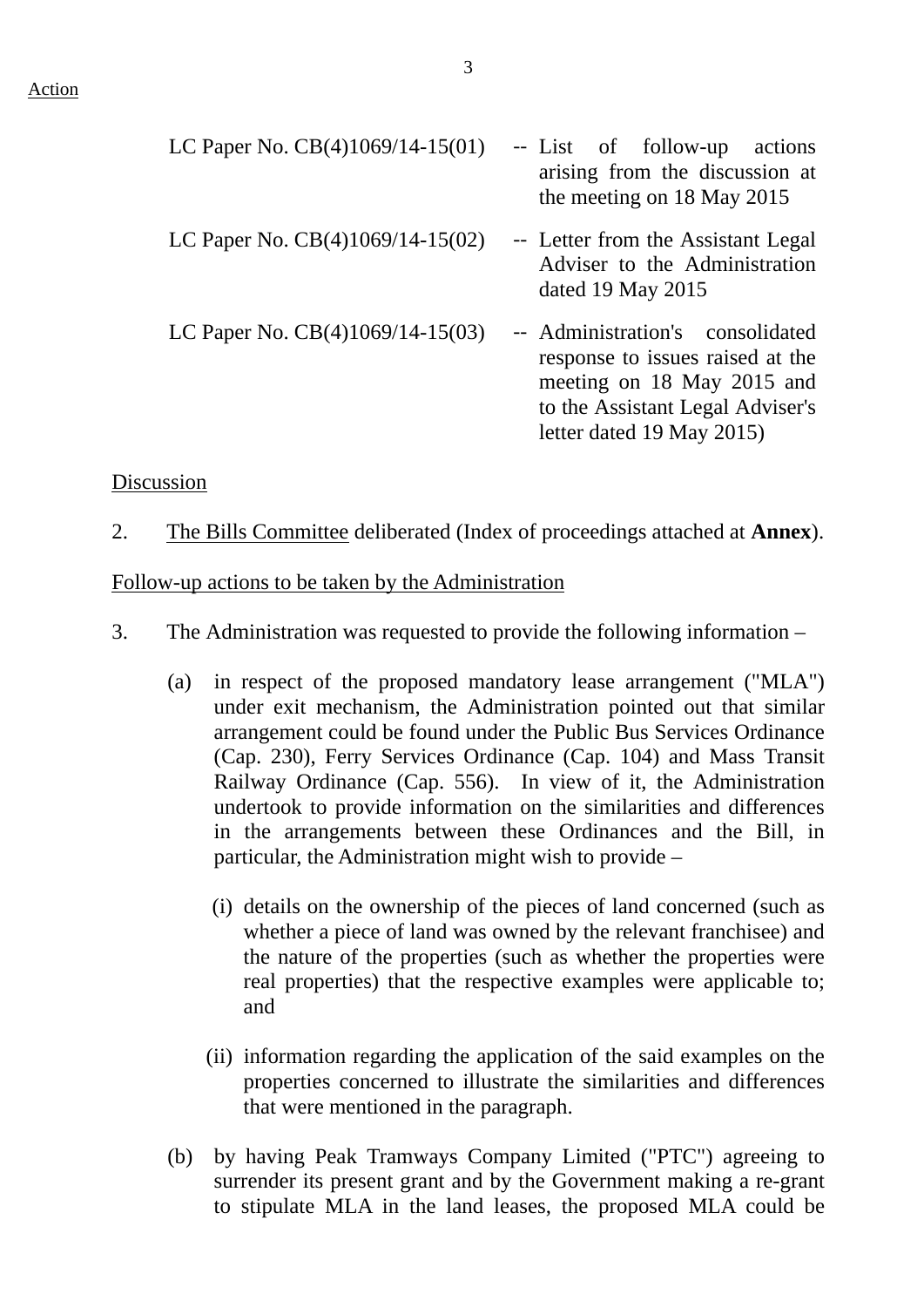implemented by non-legislative means. The Administration undertook to explain why it was considered not feasible and the legal reasoning as to why the said non-legislative means could not bind the successor, i.e. the new operator/lessee, by ways of stipulating the terms (including the term which was provided in the proposed section 11B(9)) of the arrangement in the relevant land leases and rendering any grantee of the operating right of the peak tramway to be bound by the terms; and

(c) the handling of China Motor Bus Company's assets and premises after its franchise being revoked.

## **III. Any other business**

Dates of next meeting

4. Members noted that the next meeting of the Bills Committee would be held on 29 June 2015 to meet with the Administration and deputations.

5. There being no other business, the meeting ended at 7:04 pm.

Council Business Division 4 Legislative Council Secretariat 14 July 2015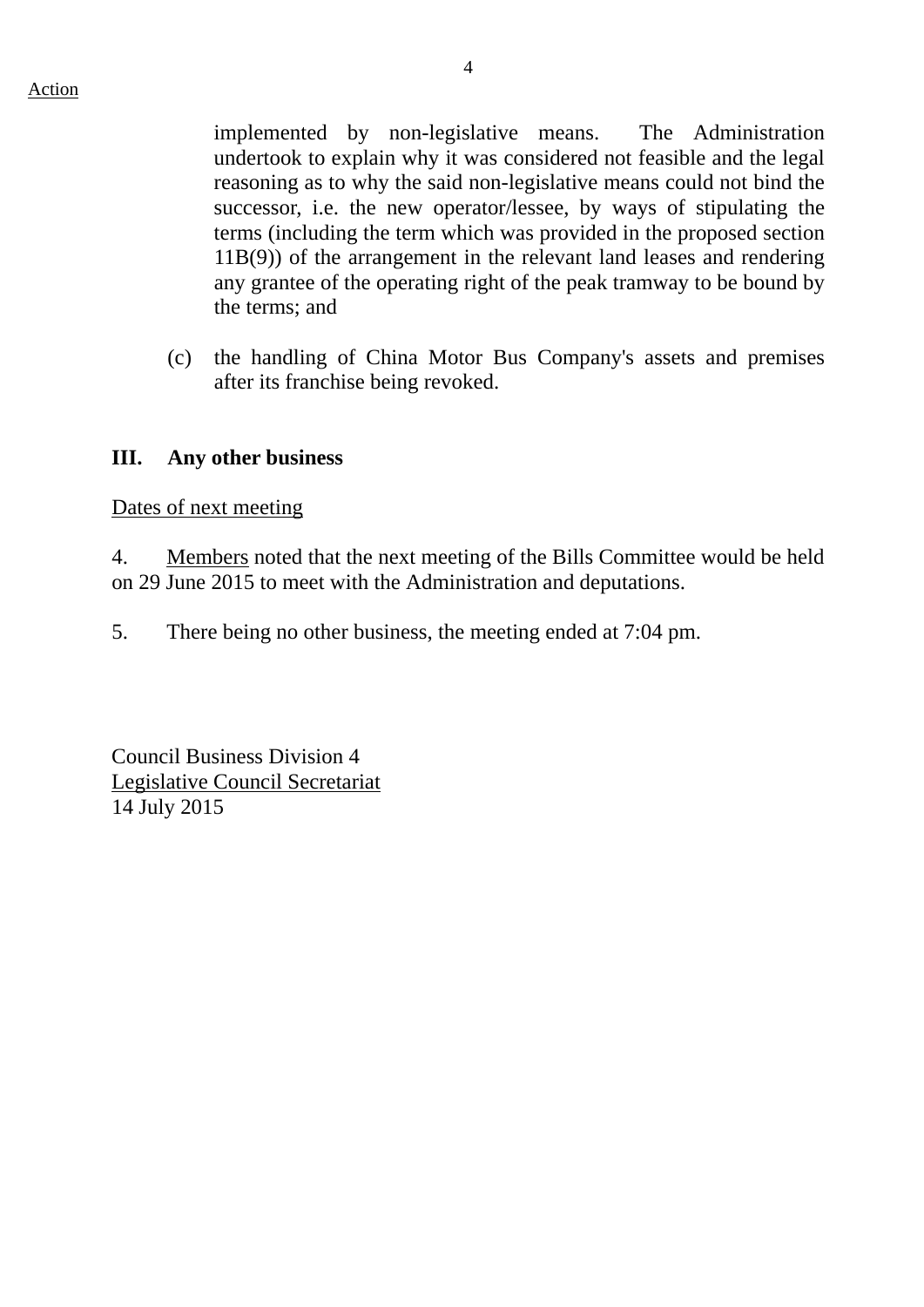**Annex** 

## **Proceedings of the second meeting of the Bills Committee on Peak Tramway (Amendment) Bill 2015 on Tuesday, 2 June 2015, at 5:00 pm in Conference Room 3 of the Legislative Council Complex**

| <b>Time</b><br>marker                              | <b>Speaker</b>                                   | Subject(s)                                                                                                                                                                                                                                                                                                                                                                                                                                                                                                                                                                                                                                                                                                                                                                                                                                                                                                                                                                                                                                                                                                                                                                                                                                                                                                                                                                                                                                                                                                                                            | <b>Action</b><br>required |
|----------------------------------------------------|--------------------------------------------------|-------------------------------------------------------------------------------------------------------------------------------------------------------------------------------------------------------------------------------------------------------------------------------------------------------------------------------------------------------------------------------------------------------------------------------------------------------------------------------------------------------------------------------------------------------------------------------------------------------------------------------------------------------------------------------------------------------------------------------------------------------------------------------------------------------------------------------------------------------------------------------------------------------------------------------------------------------------------------------------------------------------------------------------------------------------------------------------------------------------------------------------------------------------------------------------------------------------------------------------------------------------------------------------------------------------------------------------------------------------------------------------------------------------------------------------------------------------------------------------------------------------------------------------------------------|---------------------------|
| Agenda item I – Confirmation of minutes of meeting |                                                  |                                                                                                                                                                                                                                                                                                                                                                                                                                                                                                                                                                                                                                                                                                                                                                                                                                                                                                                                                                                                                                                                                                                                                                                                                                                                                                                                                                                                                                                                                                                                                       |                           |
| $000428 -$<br>000547                               | Chairman                                         | Confirmation of minutes of meeting                                                                                                                                                                                                                                                                                                                                                                                                                                                                                                                                                                                                                                                                                                                                                                                                                                                                                                                                                                                                                                                                                                                                                                                                                                                                                                                                                                                                                                                                                                                    |                           |
|                                                    | Agenda item II – Meeting with the Administration |                                                                                                                                                                                                                                                                                                                                                                                                                                                                                                                                                                                                                                                                                                                                                                                                                                                                                                                                                                                                                                                                                                                                                                                                                                                                                                                                                                                                                                                                                                                                                       |                           |
| $000548 -$<br>001007                               | Chairman<br>Administration                       | Administration<br>briefed<br>The<br>members<br>its<br><sub>on</sub><br>consolidated response to issues raised at the meeting<br>on 18 May 2015 and to the letter of Assistant Legal<br>Adviser ("ALA") dated 19 May 2015 (LC Paper No.<br>$CB(4)1069/14-15(03)).$                                                                                                                                                                                                                                                                                                                                                                                                                                                                                                                                                                                                                                                                                                                                                                                                                                                                                                                                                                                                                                                                                                                                                                                                                                                                                     |                           |
| $001008 -$<br>003003                               | Chairman<br><b>ALA</b><br>Administration         | Referring to the Administration's paper (LC Paper The<br>$CB(4)1069/14-15(03)$ , ALA said that, given the Administration<br>Legislative Council ("LegCo") Secretariat only to follow up as<br>received the paper on 29 May 2015, it would take per paragraph<br>time to study the information, especially the overseas<br>legislation and court case quoted in the paper.<br>ALA raised the following enquiries/concerns –<br>in respect of the advice or information which was<br>(a)<br>furnished by the Administration, in particular, the<br>advice that the Public Bus Services Ordinance<br>(Cap. 230), Ferry Services Ordinance (Cap. 104)<br>and Mass Transit Railway ("MTR") Ordinance<br>(Cap. 556) ("the three ordinances") contained<br>similar provisions which provided for the<br>Government to take possession of properties<br>owned by the relevant franchisee under certain<br>circumstances for a period of time specified in<br>said respective Ordinances,<br>the<br>the<br>Administration was requested to provide<br>information on whether the respective parties<br>owned the properties concerned in a manner<br>which was similar to the situation where the two<br>terminus sites were owned by Peak Tramways<br>Company, Limited ("PTC");<br>(b) in respect of the Administration's advice that<br>there were differences between the mandatory<br>lease arrangement ("MLA") under the local<br>legislation/court case which were referred to in<br>the relevant paper and the Bill, details on the<br>differences; and | $3(a)$ of the<br>minutes  |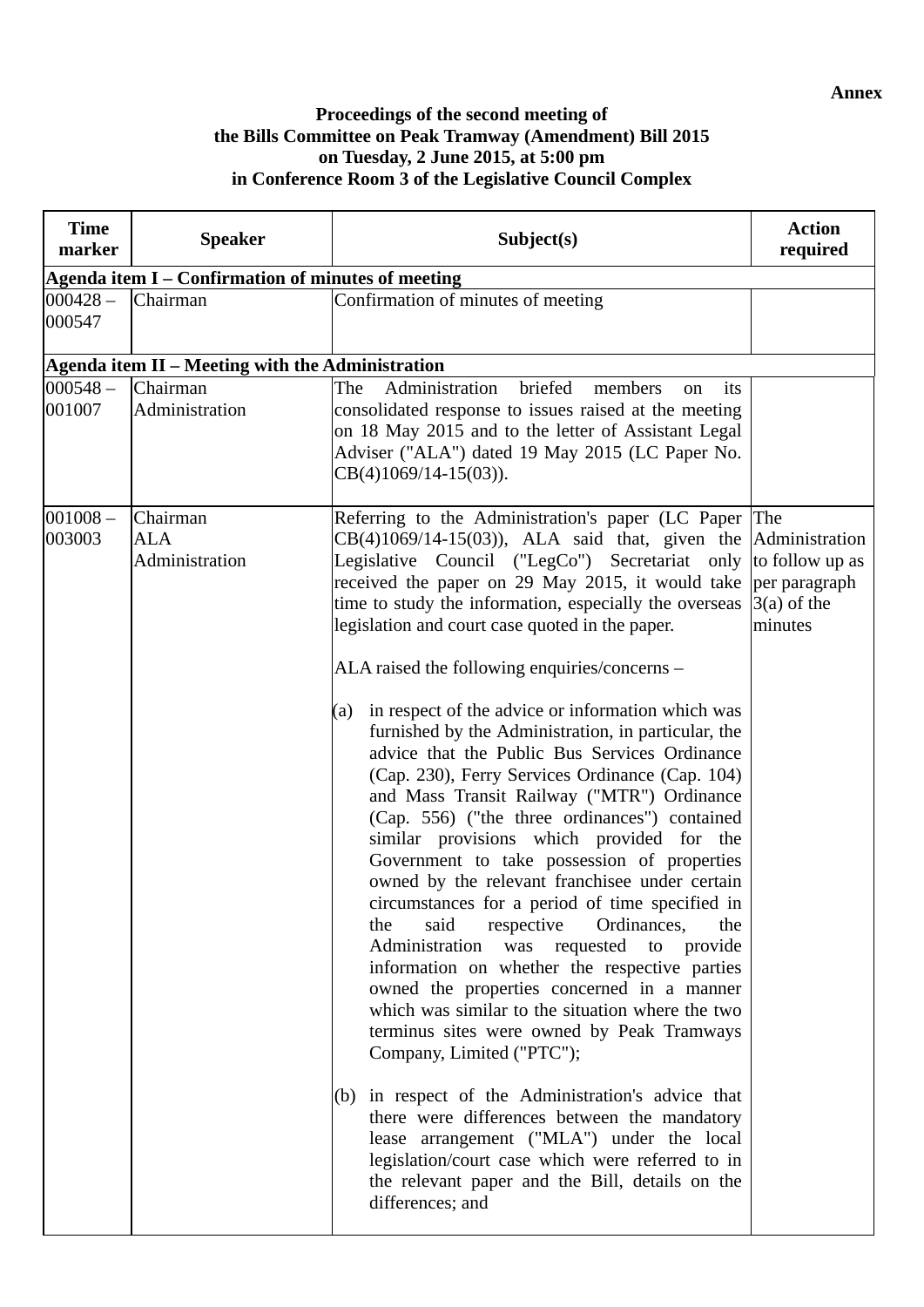| <b>Time</b><br>marker | <b>Speaker</b>                | Subject(s)                                                                                                                                                                                                                                                                                                                                                                                                                                                                                                                                                                                       | <b>Action</b><br>required                      |
|-----------------------|-------------------------------|--------------------------------------------------------------------------------------------------------------------------------------------------------------------------------------------------------------------------------------------------------------------------------------------------------------------------------------------------------------------------------------------------------------------------------------------------------------------------------------------------------------------------------------------------------------------------------------------------|------------------------------------------------|
|                       |                               | (c) the matters that had been considered by the<br>Department of Justice before it gave the advice<br>the<br>proposed<br>MLA<br>satisfied<br>that<br>the<br>"proportionality test" and would not constitute<br>deprivation of property as stated in footnote 2 of<br>said Administration's paper.                                                                                                                                                                                                                                                                                                |                                                |
|                       |                               | The Administration advised that -                                                                                                                                                                                                                                                                                                                                                                                                                                                                                                                                                                |                                                |
|                       |                               | (a) the three ordinances were quoted to illustrate that<br>the idea of MLA could be found in local<br>legislation and was not unprecedented. While<br>some depot sites were owned by the bus<br>company concerned and were subject to MLA,<br>the premises might not be as indispensable as the<br>two terminus sites to the operation of the peak<br>tramway from the functional point of view;                                                                                                                                                                                                 |                                                |
|                       |                               | (b) while the idea of MLAs behind the quoted<br>legislation and court case was similar to that<br>under the Bill, the details pertaining to the<br>operation of the arrangements might not be<br>Administration<br>entirely<br>the<br>The<br>same.<br>undertook to provide further information after<br>the meeting as per the request of ALA;                                                                                                                                                                                                                                                   |                                                |
|                       |                               | irrespective of how similar or dissimilar the<br>(c)<br>quoted examples were to MLA under the Bill,<br>the proposed MLA in the Bill was legally in<br>order and in particular in compliant with the<br>Basic Law; and                                                                                                                                                                                                                                                                                                                                                                            |                                                |
|                       |                               | according to Hysan Development Co. Ltd. & Ors<br>(d)<br>v Town Planning Board, CACV 232 & 233 of<br>2012, the Court of Appeal expressed reservation<br>towards whether the "proportionality test" under<br>the common law should apply to the protection<br>of property rights of individuals and legal<br>persons. Even assuming the "proportionality"<br>test" would be applicable, since the MLA was<br>able to balance the general interest of society and<br>the protection of the relevant rights of a property<br>owner, such an arrangement could satisfy the<br>"proportionality test". |                                                |
| $003004 -$            | Chairman                      | Mr TSE was concerned that -                                                                                                                                                                                                                                                                                                                                                                                                                                                                                                                                                                      | The                                            |
| 005240                | Mr Paul TSE<br>Administration | in respect of the arrangements provided under the<br>(a)<br>said respective three ordinances which the per paragraph<br>Administration said to contain similar provisions $ 3(b) $                                                                                                                                                                                                                                                                                                                                                                                                               | Administration<br>to follow up as<br>of<br>the |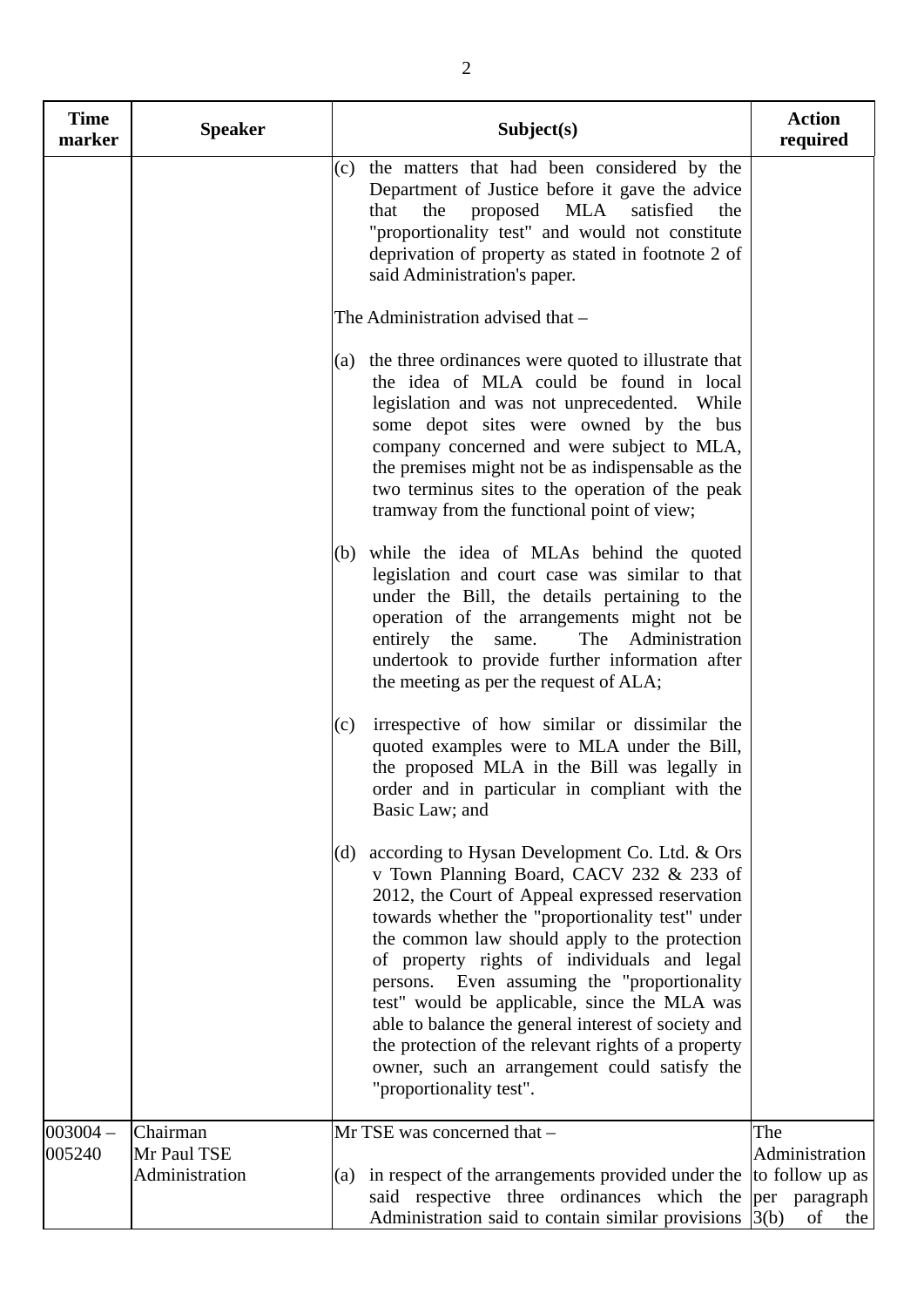| <b>Time</b><br>marker | <b>Speaker</b>                          | Subject(s)                                                                                                                                                                                                                                                                                                                                                                                                                                                                                                                                                                                     | <b>Action</b><br>required                                                                 |
|-----------------------|-----------------------------------------|------------------------------------------------------------------------------------------------------------------------------------------------------------------------------------------------------------------------------------------------------------------------------------------------------------------------------------------------------------------------------------------------------------------------------------------------------------------------------------------------------------------------------------------------------------------------------------------------|-------------------------------------------------------------------------------------------|
|                       |                                         | providing for the Government to take possession   minutes<br>of properties of individuals or legal persons under<br>certain circumstances for a period of time<br>specified, the three ordinances respectively<br>stipulated that the Government could take<br>possession of the properties and assets of the bus,<br>ferry and MTR companies for a period of time<br>specified mainly when the franchises concerned<br>were revoked or under emergency situations; and                                                                                                                        |                                                                                           |
|                       |                                         | (b) noting the Administration's advice regarding<br>whether the proposed MLA could be achieved by<br>way of land lease modification between the<br>Government and PTC that the modified land<br>leases for the terminus sites would not bind the<br>lessee of the proposed MLA, consideration could<br>be given to modeling on the arrangements under<br>a deed of mutual covenant ("DMC"), with the<br>terms of the proposed MLA stated therein with a<br>view to binding the successive operator(s). In<br>this way, the proposed MLA could then be<br>implemented by non-legislative means. |                                                                                           |
|                       |                                         | The Administration explained that some of the<br>examples quoted were for the situation whereby a<br>franchise had expired and no new one had been<br>granted. Further, implementing the proposed MLA<br>through land lease modification, and by making<br>reference to the DMC model could not achieve the<br>same effect as having the arrangement implemented<br>through legislative amendments (LC Paper No.<br>$CB(4)1208/14-15(02)).$                                                                                                                                                    |                                                                                           |
|                       |                                         | Mr TSE noted the Administration's explanations but<br>considered it much more flexible by stipulating the<br>terms of MLA in the re-grant and that the arrangement<br>of a DMC model could help to shed some light on<br>how MLA might be implemented by non-legislative<br>means.                                                                                                                                                                                                                                                                                                             |                                                                                           |
| $005241 -$<br>011432  | Chairman<br>Ms Cyd HO<br>Administration | Ms HO expressed concern about the private property<br>right of the land owner if MLA could be achieved by<br>land lease modification instead of legislative means.<br>She urged the Administration to strike a balance<br>between establishing a mechanism to introduce<br>competition and protecting the private property rights<br>of the land owner.                                                                                                                                                                                                                                        | The<br>Administration<br>to follow up as<br>per paragraph<br>3(c)<br>of<br>the<br>minutes |
|                       |                                         | Ms HO considered it more practicable for the new<br>operator to buy the terminus sites instead of leasing                                                                                                                                                                                                                                                                                                                                                                                                                                                                                      |                                                                                           |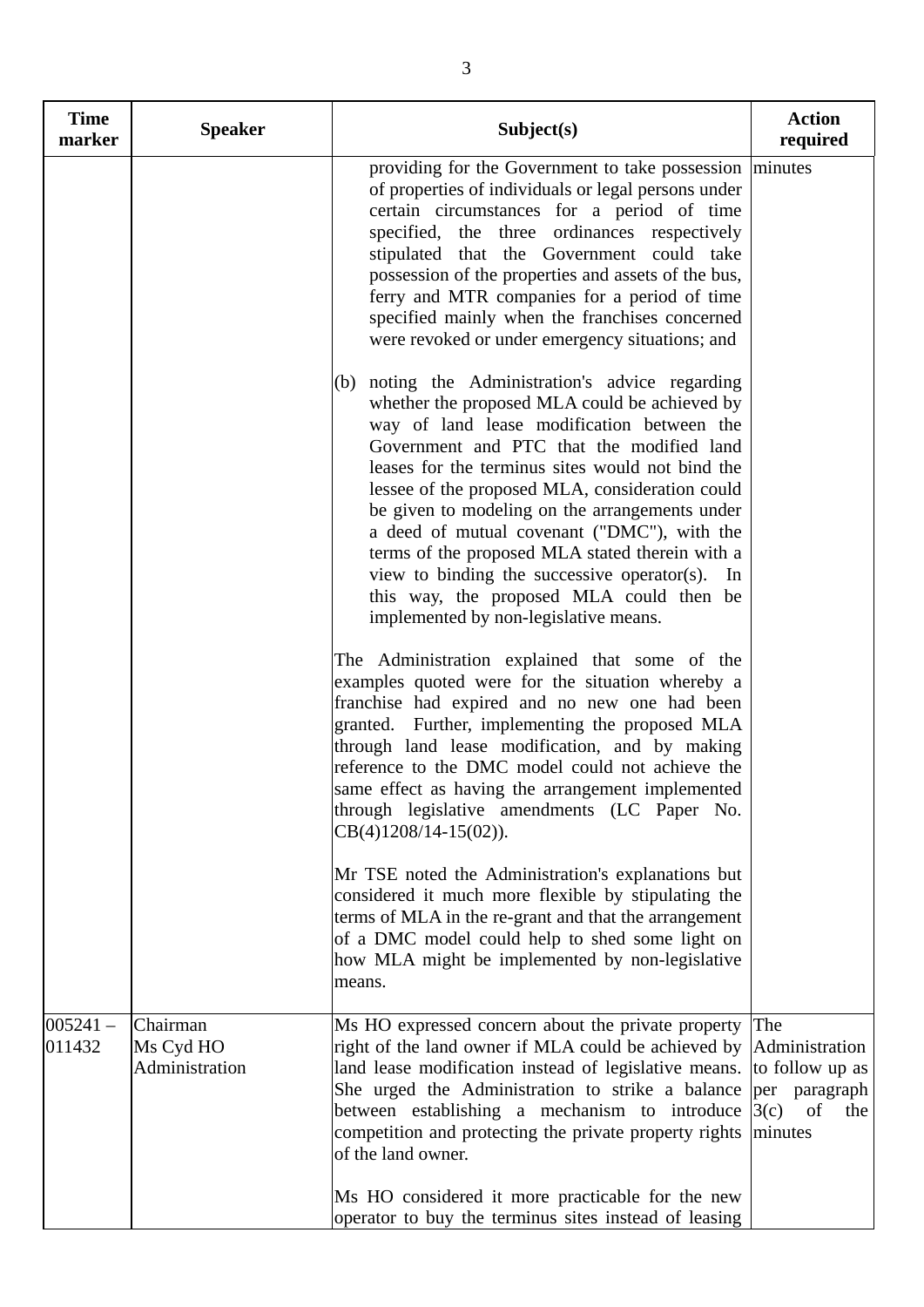| <b>Time</b><br>marker | <b>Speaker</b>                                | Subject(s)                                                                                                                                                                                                                                                                                                                                                                                                                                                                                                                                                                                                                                                                                                                                                                                                                                                                          | <b>Action</b><br>required |
|-----------------------|-----------------------------------------------|-------------------------------------------------------------------------------------------------------------------------------------------------------------------------------------------------------------------------------------------------------------------------------------------------------------------------------------------------------------------------------------------------------------------------------------------------------------------------------------------------------------------------------------------------------------------------------------------------------------------------------------------------------------------------------------------------------------------------------------------------------------------------------------------------------------------------------------------------------------------------------------|---------------------------|
|                       |                                               | the relevant parts of the sites with a view to avoiding<br>dealing with disputes, if any, over the market rent at<br>the end of each lease period. She suggested the<br>Government buying the pieces of land of the terminus<br>sites and leasing them to the new operator to avoid<br>disruption of peak tramway service.<br>The Administration advised that while a mandatory<br>sale arrangement would be more straightforward as<br>opposed to MLA, the new operator would have to pay<br>a hefty sum if he/she was required to purchase the<br>relevant parts of the two terminus sites and related<br>premises upon entry, and this would in turn raise the<br>market entry threshold which would not be conducive<br>introducing competition where<br>necessary.<br>to<br>Moreover, PTC found MLA acceptable but was<br>unwilling to sell the "essential premises" under the |                           |
|                       |                                               | exit mechanism. The Administration supplemented<br>that the proposed MLA was legally in order and<br>especially complied with the requirements stipulated<br>under Article 6 and Article 105 of the Basic Law for<br>protection of private property. The Administration<br>remarked that to avoid service disruption, the Bill<br>provided for the new operator to take possession of<br>the "essential premises" first pending settlement of the<br>dispute on the rental amount, if any.<br>In reply to the Chairman, the Administration<br>confirmed that the "essential premises" only referred<br>to the relevant parts of the two terminus sites of the                                                                                                                                                                                                                       |                           |
|                       |                                               | peak tramway, as well as the related premises on the<br>two terminus sites.                                                                                                                                                                                                                                                                                                                                                                                                                                                                                                                                                                                                                                                                                                                                                                                                         |                           |
| $011433 -$<br>011808  | Chairman<br><b>ALA</b>                        | ALA supplemented that for any property taken<br>possession by the Government under the respective<br>three ordinances, there was a specified period of<br>retention and, in certain cases, the period might be<br>extended if certain conditions were satisfied.<br><b>She</b><br>further pointed out that under the Bill, the operating<br>right for the peak tramway might last for ten years<br>and, subject to the approval of the Chief Executive<br>("CE") in Council, the period might be extended for<br>not more than ten years. Further, the period of the<br>lease under the proposed MLA was to be determined<br>by CE in Council.                                                                                                                                                                                                                                      |                           |
| $011809 -$<br>012716  | Chairman<br>Mr Frankie YICK<br>Administration | Noting from the land lease terms of the terminus site<br>at the Peak that the lot should not be used for<br>residential or industrial purposes except for the<br>purpose in connection with the operation of the peak                                                                                                                                                                                                                                                                                                                                                                                                                                                                                                                                                                                                                                                               |                           |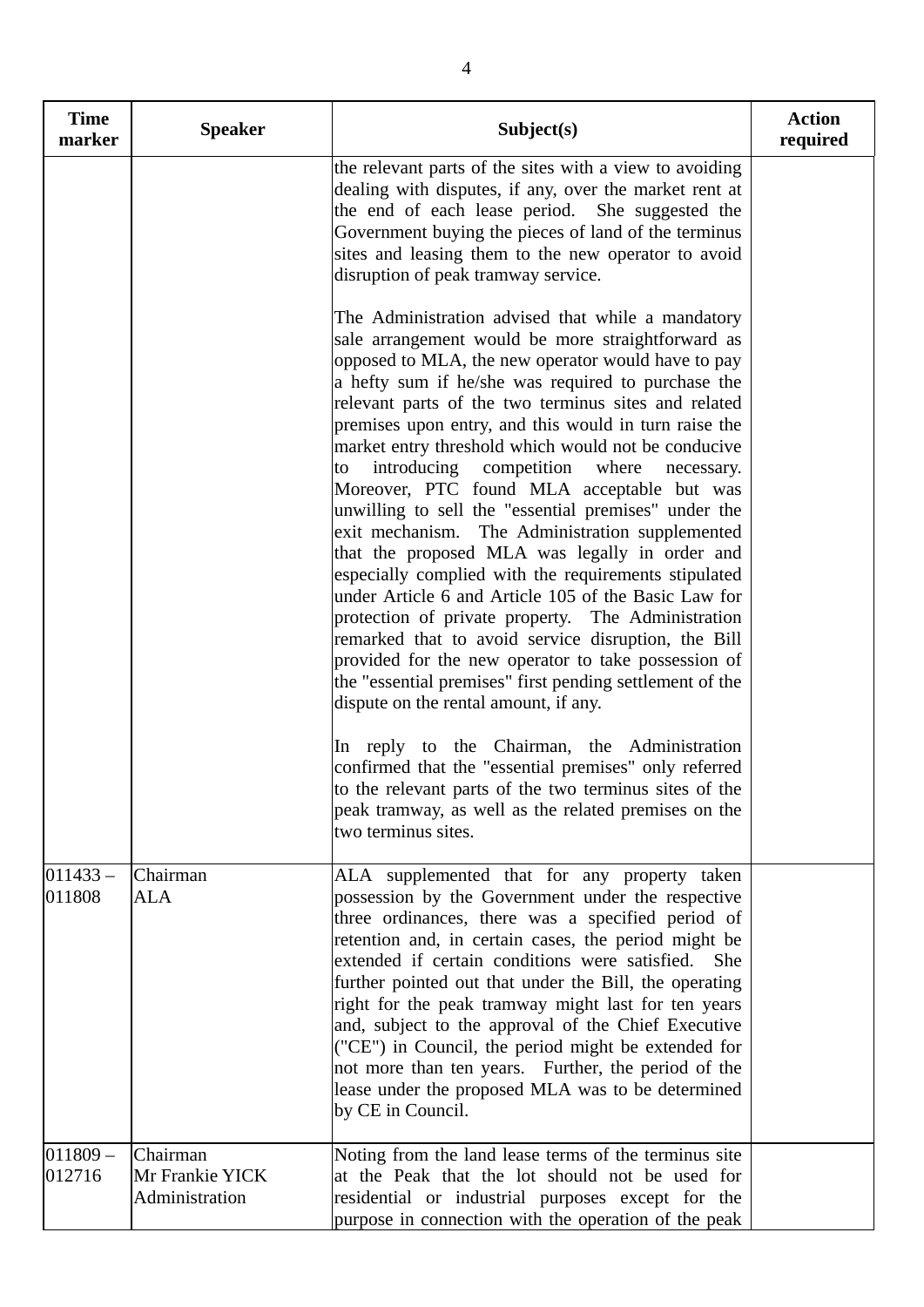| <b>Time</b><br>marker | <b>Speaker</b>                                         | Subject(s)                                                                                                                                                                                                                                                                                                                                                                                                                                                                                                                                                                                                                                                                                                                                                                       | <b>Action</b><br>required                                                                 |
|-----------------------|--------------------------------------------------------|----------------------------------------------------------------------------------------------------------------------------------------------------------------------------------------------------------------------------------------------------------------------------------------------------------------------------------------------------------------------------------------------------------------------------------------------------------------------------------------------------------------------------------------------------------------------------------------------------------------------------------------------------------------------------------------------------------------------------------------------------------------------------------|-------------------------------------------------------------------------------------------|
|                       |                                                        | tramway, Mr YICK asked whether PTC could use the<br>land in question for other purposes or it should apply<br>for a change of land use with the Town Planning<br>Board ("TPB").                                                                                                                                                                                                                                                                                                                                                                                                                                                                                                                                                                                                  |                                                                                           |
|                       |                                                        | The Administration advised that the terms in the land<br>lease of the terminus sites allowed the use of the sites<br>for the purposes in connection with the operation of<br>the peak tramway but PTC could choose not to use the<br>site for such purposes. It might use the terminus<br>sites for other purposes permissible in the land leases<br>subject to compliance of the relevant Outline Zoning<br>Plan approved by TPB.                                                                                                                                                                                                                                                                                                                                               |                                                                                           |
|                       |                                                        | In reply to Mr YICK's concern about the asset values<br>of the two terminus sites being affected by MLA as<br>they could not be put to redevelopment, the<br>Administration advised that the operation of the peak<br>tramway could be regarded as a complementary<br>facility to attract and bring potential customers to The<br>Peak Tower which was owned by the same company<br>controlling PTC. For the terminus site at the Garden<br>Road, the offices at the upper floors had essentially no<br>direct functional relation with the terminus at the<br>lower floor. The Administration reiterated that MLA<br>was only applicable to the part of the two sites<br>essential to the operation of the peak tramway. It<br>should not affect the other part of these sites. |                                                                                           |
|                       |                                                        | In reply to Mr YICK, the Administration further<br>advised that if the operator requested to suspend<br>operation of the peak tramway for, say, three years for<br>redevelopment of the sites, CE in Council, in deciding<br>whether or not to grant the operating right, must take<br>into account all relevant matters according to the<br>proposed section 2B(3) of the Bill. Such matters<br>could include whether any proposal submitted by a<br>prospective operator was justified and that there was<br>no better offer.                                                                                                                                                                                                                                                  |                                                                                           |
| $012717-$<br>013855   | Chairman<br>Mr Paul TSE<br>Administration<br>Ms Cyd HO | In response to Mr TSE's concern, the Administration<br>advised that the Bill had put in place an exit<br>mechanism to allow entry of new operators when<br>needed and proposed amending the definition of<br>"company" as stated in the Peak Tramway Ordinance<br>(Cap. 265) ("PTO") from "PTC" to "the body<br>corporate to which the operating right is granted<br>under PTO" so that any party that was interested in<br>operating the peak tramway might be considered by<br>the Government according to the proposed section                                                                                                                                                                                                                                                | The<br>Administration<br>to follow up as<br>per paragraph<br>3(c)<br>of<br>the<br>minutes |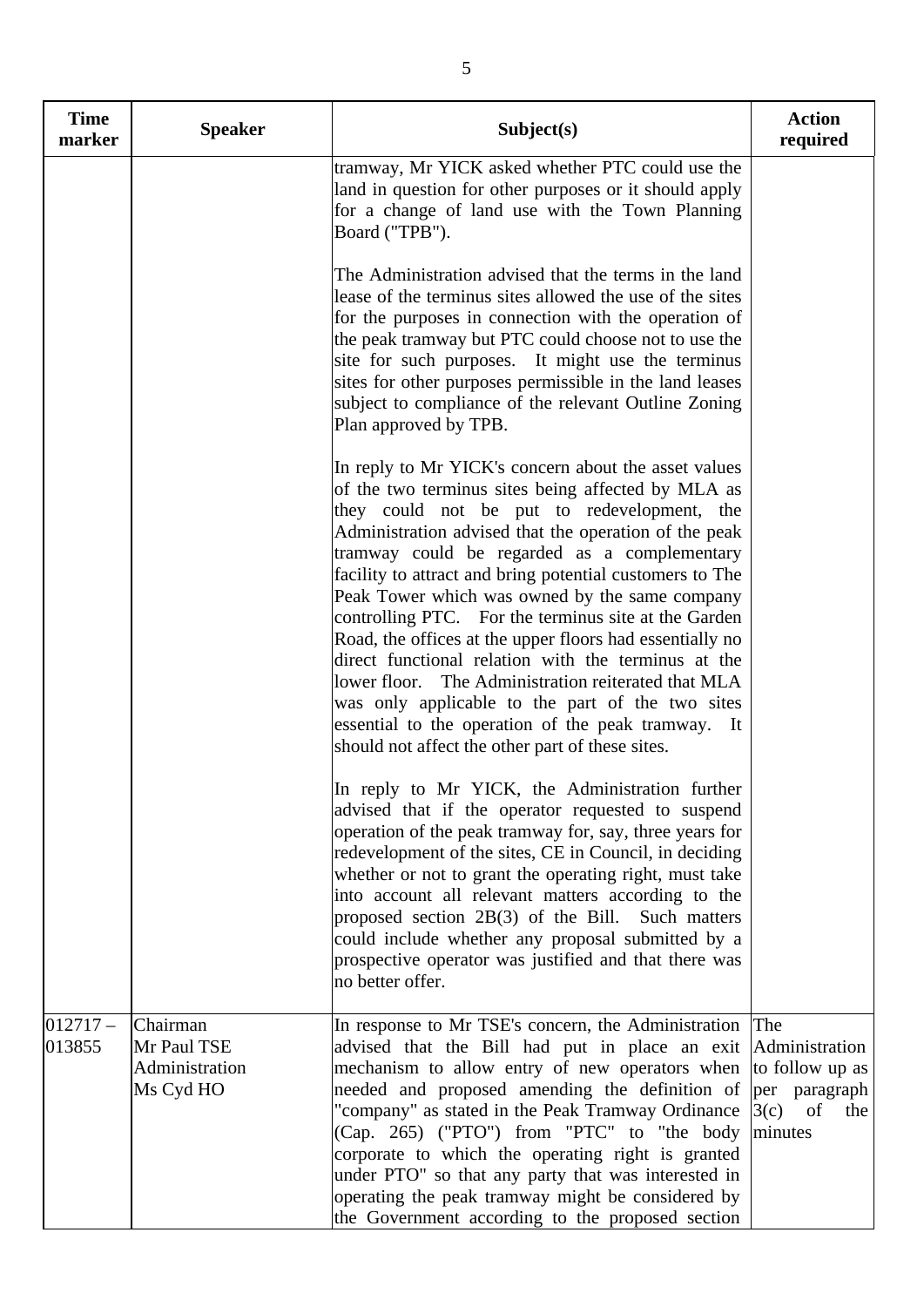| <b>Time</b><br>marker | <b>Speaker</b>                                               | Subject(s)                                                                                                                                                                                                                                                                                                                                                                                                                                                                                                                                                                                                                                                                                                                                                                                                                                                                                                                                                                                                                      | <b>Action</b><br>required |
|-----------------------|--------------------------------------------------------------|---------------------------------------------------------------------------------------------------------------------------------------------------------------------------------------------------------------------------------------------------------------------------------------------------------------------------------------------------------------------------------------------------------------------------------------------------------------------------------------------------------------------------------------------------------------------------------------------------------------------------------------------------------------------------------------------------------------------------------------------------------------------------------------------------------------------------------------------------------------------------------------------------------------------------------------------------------------------------------------------------------------------------------|---------------------------|
|                       |                                                              | $2B(3)$ of the Bill to become an operator. Given that<br>PTC had a good track record in terms of service<br>quality and safety performance over the years, the<br>Administration would discuss with PTC, on a without<br>prejudice basis, the possibility of granting it a new<br>10-year operating right commencing 1 January 2016<br>as per the framework under the Bill.<br>The<br>Administration stressed that its plan had explicitly<br>been stated in the relevant LegCo Brief and the<br>LegCo Panel on Economic Development had been<br>consulted.                                                                                                                                                                                                                                                                                                                                                                                                                                                                     |                           |
|                       |                                                              | Regarding the lease period, the Administration<br>advised that the lease period under the proposed MLA<br>to be determined by CE in Council would tally with<br>the duration of the operating right to ensure the<br>continual operation of the peak tramway.                                                                                                                                                                                                                                                                                                                                                                                                                                                                                                                                                                                                                                                                                                                                                                   |                           |
|                       | Clause-by-clause examination of the Bill                     |                                                                                                                                                                                                                                                                                                                                                                                                                                                                                                                                                                                                                                                                                                                                                                                                                                                                                                                                                                                                                                 |                           |
| $013856 -$<br>014919  | Chairman<br>Administration                                   | Clause $1$ – Short title and commencement<br>Clause 2 - Enactments amended<br>Clause $3 - Long$ title amended<br>Clause $4 - Section 2$ amended (interpretation)<br>Clause $5$ – Section 2A repealed (right to run and<br>operate the tramway)<br>Members raised no query on the above clauses.                                                                                                                                                                                                                                                                                                                                                                                                                                                                                                                                                                                                                                                                                                                                 |                           |
| $014920 -$<br>020302  | Chairman<br>Dr Kenneth CHAN<br>Administration<br>Mr Paul TSE | Clause 6 – Section 2B and 2C added<br>Referring to proposed section $2B(3)$ of the Bill,<br>Dr CHAN asked whether CE in Council needed to<br>consider the views of the public, such as those<br>expressed by LegCo, the Central and Western District<br>Council, and other organizations, when CE in Council<br>decided whether or not to grant the operating right to a<br>body corporate. Having regard to the case on Hong<br>Kong Television Network Limited which the court<br>ruling the decision of CE in Council a departure from<br>a stated policy, Dr CHAN considered it necessary to<br>set out the requirement explicitly in proposed section<br>$2B(3)$ , in addition to the five matters listed therein.<br>The Administration advised that according to the legal<br>drafting convention, "CE in Council must take into<br>account all relevant matters, including -" would mean<br>that the matters to be taken into consideration clearly<br>were not confined to the five matters listed in that<br>section. |                           |